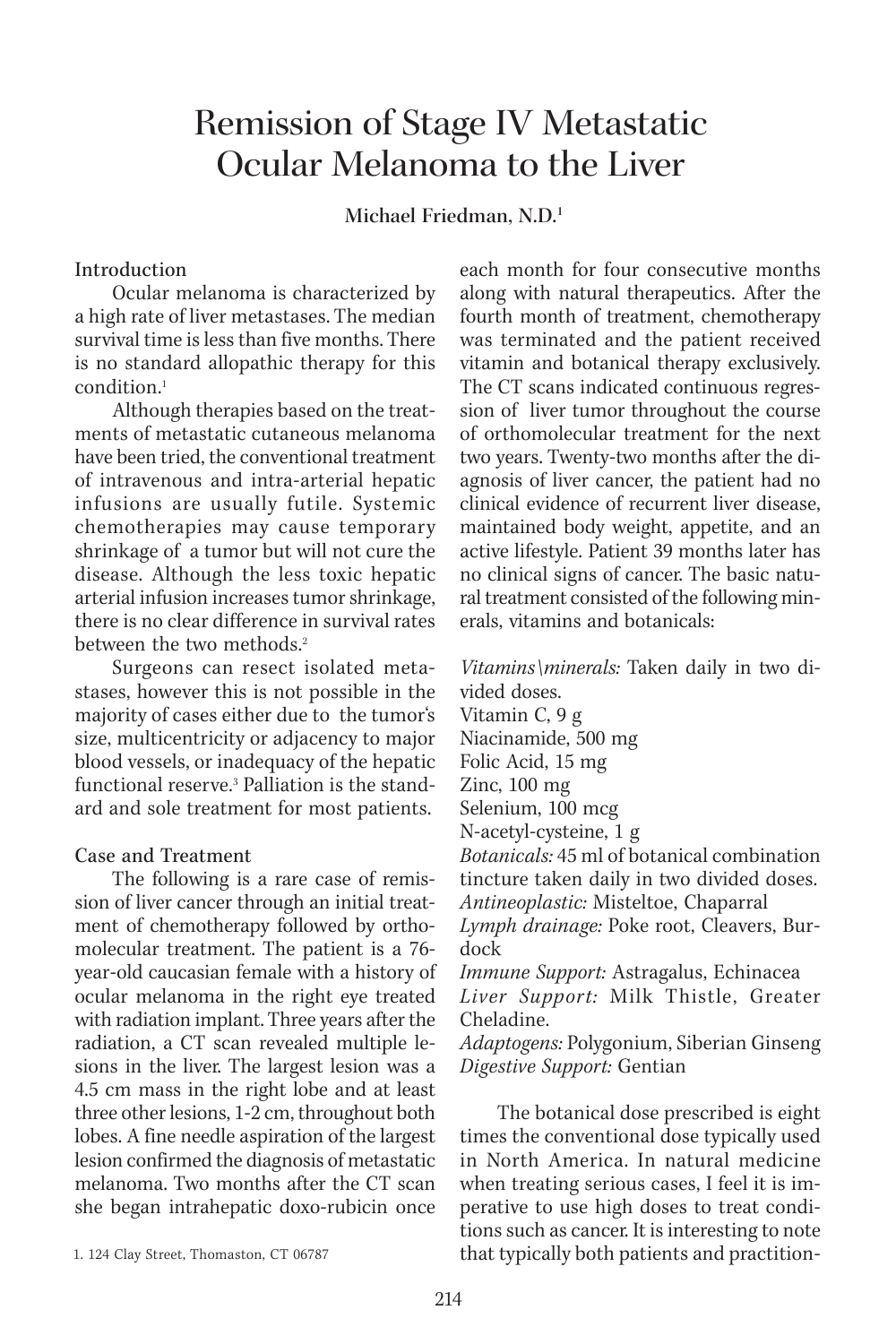ers are often more afraid to use natural medicines in high doses than to use drugs in chemotherapy. Fear of natural healing processes has been ingrained in our modern psyche along with comfort in taking toxic drugs. This fear prevents many people from gaining faith in taking such a protocol. Fortunately, this patient had the commitment and faith to take both allopathic and natural medicine.

To avoid habituation or side effects, different botanical combinations are chosen every three months. The above list contains the basic plants which I alternate. Usually one plant in each category is used for three months and then another one is substituted for the following three months. In addition, a daily massage of castor oil was applied topically over the liver to increase lymph drainage and to augment the white blood cell count.4 Three cups of organic blueberries and rasberries were recommended daily. With high levels of bioflavonoids, particular anthocyanins, these fruits provide excellent antioxidants.<sup>5</sup>

# Rationale for Treatment

The high dose of vitamin C at 9 g/day was used to enhance the immune system, stimulate collagen formation necessary for walling off tumors, inhibition of hyaluronadase which keeps the ground substance around the tumor intact and prevents metastases, prevention of oncogenic viruses, correction of an ascorbate deficiency, and reduction of of toxicity of doxorubicin.7

The use of Chaparral for cancer has been used traditionally by natives of the desert from Death Valley, the dry lands of Texas, the desolate mountains of the Sonoran, and the Mojave desert in Mexico. It is one of my favorite plants in the treatment of many conditions, among them cancer. Most Chaparral plants live for several hundred years, but some plants in the desert have been carbon-dated to be 11, 500 years old. A shrub that can live so long must

have amazing medicinal properties. The plant has been shown to have over 600 medicinally active ingredients. Among them is NDGA (nordihydro-guaiaretic acid) a potent antioxidant.<sup>8</sup> The efficacy of its antioxidant properties in preventing foods from becoming rancid was used not only by the indigenous Hispanics but also by modern Americans. Chaparral has been traditionally used for a variety of conditions ranging from melanoma to uterine fibroids. Although its anti-neoplastic activity is not understood by modern science, Chaparral has been used to treat melanoma with success. Perhaps part of its effect is its antioxidant and immune-stimulating activity. There has, however, been documented cases of liver toxicity in people who have used Chaparral in extremely high dosages (i.e. 15 capsules daily for three months). Cases of known Chaparral poisoning favorably resolved when Chaparral was withdrawn. There have been no serious side effects in most people, even with high doses used in cancer, and no deaths reported.<sup>8</sup>

 Milk Thistle contains the active constituent Silymarin, a mixture of flavonolignans. Silibin, the most active flavolignan, is largely responsible for the benefits attributed to the silymarin complex. Milk Thistle exerts a protective and restorative effect on the liver. The hepatoprotective effects include anti-oxidation, anti-lipid peroxidation, enhanced detoxification, and protection against glutathione depletion. Milk thistle inhibits the enzyme lipoxynase, thereby inhibiting the formation of the hepato-destructive leukotrienes. In damaged livers, silymarin has been shown to increase protein synthesis which might account for its hepato-restorative activity. Silymarin has been shown in animal studies to possess anti-fibrotic activity, and anti-tumor activity in a range of cancers.<sup>9</sup>

Lymph health is imperative in a strong immune response. Poke root is a very powerful lymph drainer, however a small amount of no more than 10% of it should be used in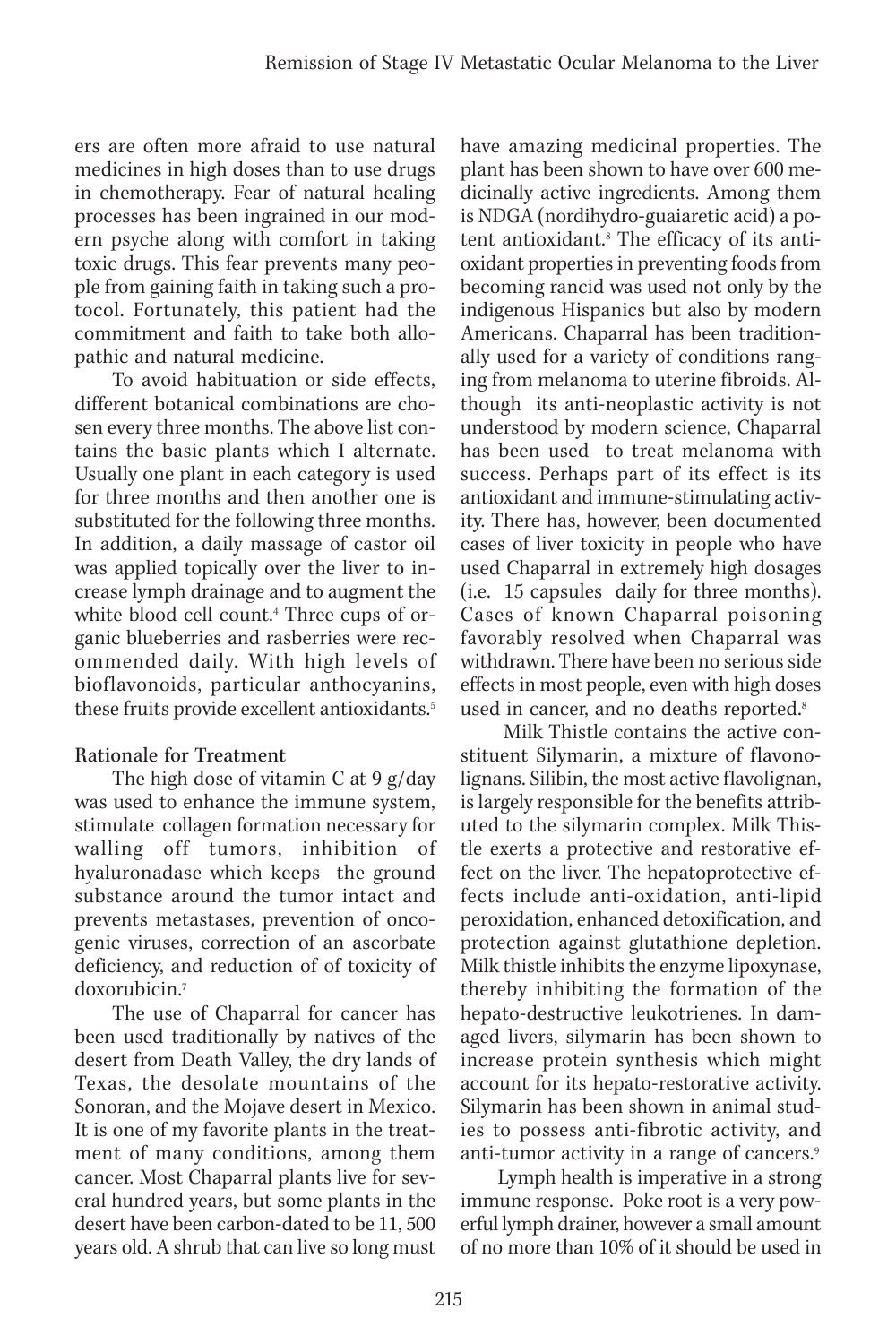a formula due to its potential toxicity. Fatal doses have been reported ingesting half an ounce of roots or berries in an adult.

Siberian Ginseng is an excellent adaptogen and endocrine tonic. It has been shown to reduce leukopenia induced by endotoxins, prevent stress induced thymic and lymphatic involution, protect against radiation exposure, inhibit carcinogensis from urethane, 6 methylthiouracil, and indole.10

In all cancers absorption and digestion of nutrients is imperative. Considering that most cancer patients lose weight, any improvement in digestion is key. Gentian is a bitter herb that helps with appetite and the secretions of pancreatic digestive enzymes. This patient was able to not only maintain body weight but have a 3.5 kg increase in weight throughout her cancer treatment. She currently maintains an active lifestyle and feels well.

# Results

Liver tumor size is now half and has regressed continously for the 33 months since chemotherapy was last administered. She currently has no hepatomegaly or elevated alkaline phosphotase which existed in the beginning of treatment.

The following is a series of computed tomography reports throughout the progression and remission of the patient's metastatic melanoma.

*CT Scan Report, Month 1:* Increased size and and number of hepatic lesions consistent with progression of hepatic metastatic disease. Multiple metastic foci, largest in posterior segment of the right lobe measuring 4.5 cm. There are several lesions measuring 1-2 cm scattered in both the right and left lobe, superimposed on previous existing liver cysts. Biopsy indicates metastatic melanoma of the liver. Therapy Precribed: none

*Month 2:* Multiple metastatic foci, largest in posterior of right lobe measring 4.5 cm. Increasing size and number of hepatic lesions compared to previous CT scan. Therapy prescribed: One dose of Intrahepatic Doxorubicin, 90 mg/m². Vitamin and botanical therapy.

*Month 3:* Improvement in the metastatic disease in the right lobe of the liver. Therapy prescribed: One dose of Intrahepatic Doxorubicin, 90 mg/m<sup>2</sup>. Vitamin and botanical therapy.

*Month 4:* Improvement in the metastatic disease in the right lobe. Therapy prescribed: as previous

*Month 6:* Large metastatic disease in the posterior of the right lobe of the liver has decreased slightly in size. Therapy prescribed: Vitamin and botanical therapy exclusively for the next 33 months.

*Month 8:* Stable liver metastases and liver cysts.

*Month 11:* No Change in liver metastases.

*Month 14:* Improvement in the metastatic disease of the liver. Regression of the liver tumor.

*Month 20:* Regression of liver tumor. Improvement in the metastatic disease of the liver.

*Month 21:* Patient has no clinical evidence of recurrent liver disease. Further regression of liver tumor.

*Month 29:* Patient has no clinical evidence of liver disease. Further regression of liver metastases.

*Month 39:* Patient has no clinical evidence of liver disease. Further regression of liver metastases. The largest liver tumor decreased .5 cm from last CT scan.

As Figure 1 (p.217) indicates, the normalization of alkaline phospotase demonstrates the reversal of liver disease.

The continual decrease in the size of the liver tumors as evidenced by the CT scans indicated a remission of liver cancer. The largest tumor had decreased from 4 cm to 1.5 cm after 39 months of treatment. Although the oncologist thinks the patient's recovery was due to four days of chemotherapy administered three years ago, and that her naturopathic treatment has been only wasteful, I disagree. There is no evidence that chemotherapy in liver cancer has any possibility of causing remis